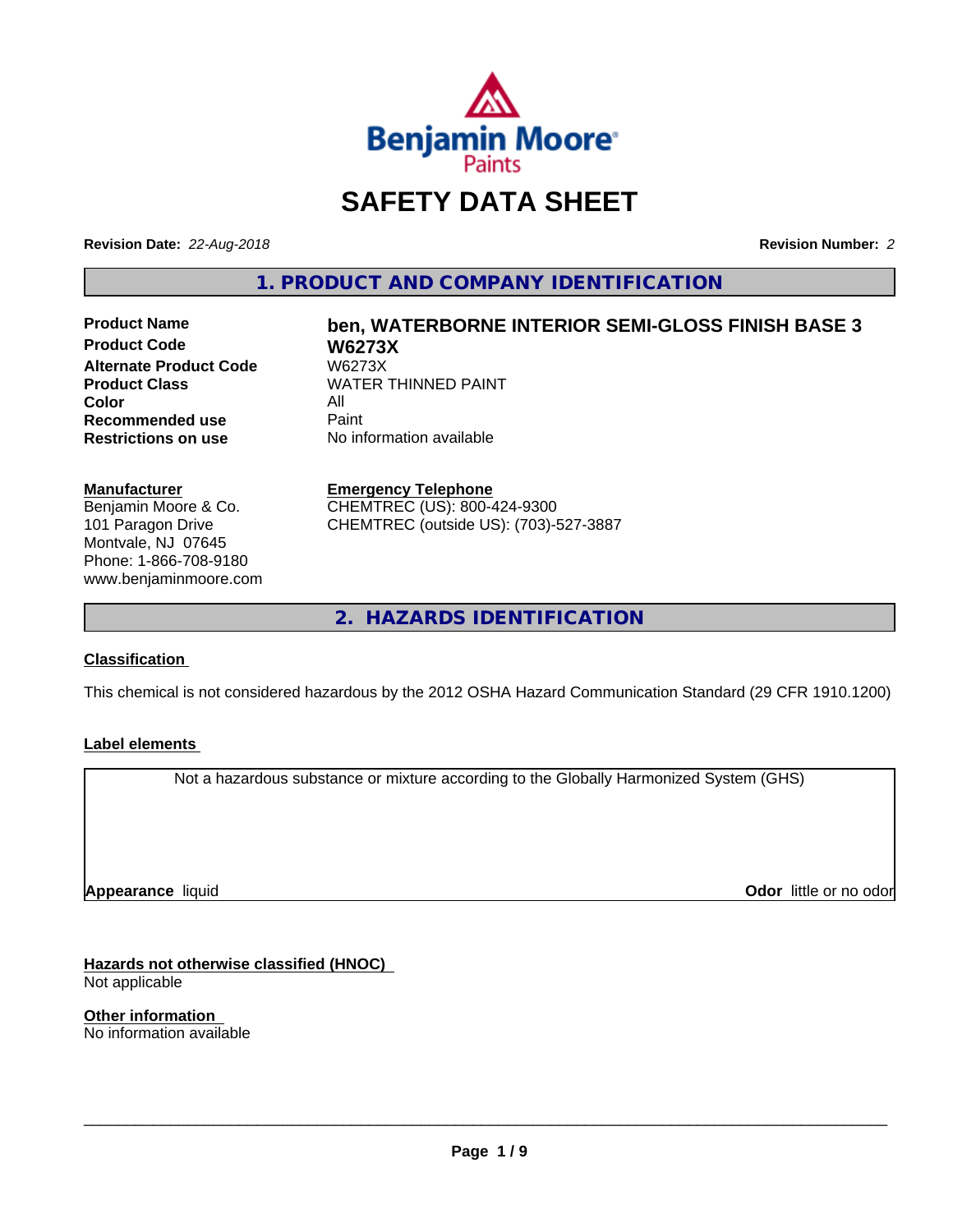# **3. COMPOSITION INFORMATION ON COMPONENTS**

| Chemical<br>name           | CAS No.                   | <br>$\sim$<br>''-veight."<br>-70 |
|----------------------------|---------------------------|----------------------------------|
| . .<br>. .<br>Kaolin       | $.332 - 58 - 7$           | . .                              |
| --<br>dioxide<br>l itanium | -<br>$\sim$<br>13463<br>ີ |                                  |

| 4. FIRST AID MEASURES                                                                                                           |
|---------------------------------------------------------------------------------------------------------------------------------|
| <b>General Advice</b><br>No hazards which require special first aid measures.                                                   |
| <b>Eye Contact</b><br>Rinse thoroughly with plenty of water for at least 15 minutes and consult a<br>physician.                 |
| Wash off immediately with soap and plenty of water while removing all<br><b>Skin Contact</b><br>contaminated clothes and shoes. |
| Move to fresh air. If symptoms persist, call a physician.<br><b>Inhalation</b>                                                  |
| Ingestion<br>Clean mouth with water and afterwards drink plenty of water. Consult a physician<br>if necessary.                  |
| None known.<br><b>Most Important</b><br><b>Symptoms/Effects</b>                                                                 |
| <b>Notes To Physician</b><br>Treat symptomatically.                                                                             |

**5. FIRE-FIGHTING MEASURES**

| <b>Suitable Extinguishing Media</b>                                              | Use extinguishing measures that are appropriate to local<br>circumstances and the surrounding environment.                                   |
|----------------------------------------------------------------------------------|----------------------------------------------------------------------------------------------------------------------------------------------|
| <b>Protective Equipment And Precautions For</b><br><b>Firefighters</b>           | As in any fire, wear self-contained breathing apparatus<br>pressure-demand, MSHA/NIOSH (approved or equivalent)<br>and full protective gear. |
| <b>Specific Hazards Arising From The Chemical</b>                                | Closed containers may rupture if exposed to fire or<br>extreme heat.                                                                         |
| <b>Sensitivity To Mechanical Impact</b>                                          | No.                                                                                                                                          |
| <b>Sensitivity To Static Discharge</b>                                           | No.                                                                                                                                          |
| <b>Flash Point Data</b><br>Flash Point (°F)<br>Flash Point (°C)<br><b>Method</b> | Not applicable<br>Not applicable<br>Not applicable                                                                                           |
| <b>Flammability Limits In Air</b>                                                |                                                                                                                                              |
| Lower flammability limit:<br><b>Upper flammability limit:</b>                    | Not applicable<br>Not applicable                                                                                                             |
|                                                                                  |                                                                                                                                              |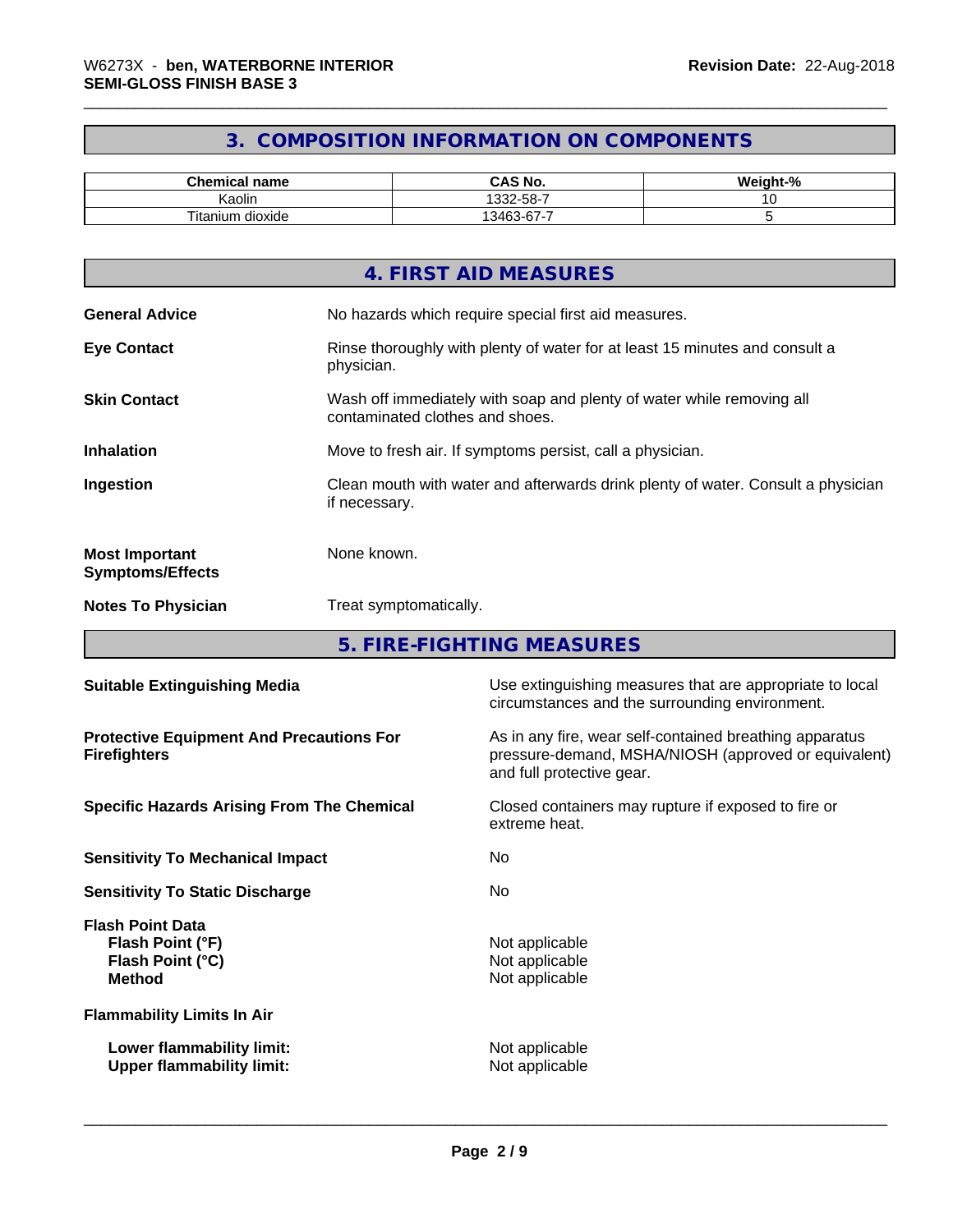|--|

# **NFPA Legend**

- 0 Not Hazardous
- 1 Slightly
- 2 Moderate
- 3 High
- 4 Severe

*The ratings assigned are only suggested ratings, the contractor/employer has ultimate responsibilities for NFPA ratings where this system is used.*

*Additional information regarding the NFPA rating system is available from the National Fire Protection Agency (NFPA) at www.nfpa.org.*

#### **6. ACCIDENTAL RELEASE MEASURES**

| <b>Personal Precautions</b>      | Avoid contact with skin, eyes and clothing. Ensure adequate ventilation.                                                                                                         |
|----------------------------------|----------------------------------------------------------------------------------------------------------------------------------------------------------------------------------|
| <b>Other Information</b>         | Prevent further leakage or spillage if safe to do so.                                                                                                                            |
| <b>Environmental precautions</b> | See Section 12 for additional Ecological Information.                                                                                                                            |
| <b>Methods for Cleaning Up</b>   | Soak up with inert absorbent material. Sweep up and shovel into suitable<br>containers for disposal.                                                                             |
|                                  | 7. HANDLING AND STORAGE                                                                                                                                                          |
| Handling                         | Avoid contact with skin, eyes and clothing. Avoid breathing vapors, spray mists or<br>sanding dust. In case of insufficient ventilation, wear suitable respiratory<br>equipment. |
| <b>Storage</b>                   | Keep container tightly closed. Keep out of the reach of children.                                                                                                                |
| <b>Incompatible Materials</b>    | No information available                                                                                                                                                         |

## **8. EXPOSURE CONTROLS/PERSONAL PROTECTION**

#### **Exposure Limits**

| <b>Chemical name</b> | <b>ACGIH TLV</b>                | <b>OSHA PEL</b>            |
|----------------------|---------------------------------|----------------------------|
| Kaolin               | $2 \text{ mg/m}^3$ - TWA        | 15 mg/m $3$ - TWA          |
|                      |                                 | $5 \text{ ma/m}^3$ - TWA   |
| Titanium dioxide     | · TWA<br>10 mg/m <sup>3</sup> - | - TWA<br>15 mg/m $3 \cdot$ |

#### **Legend**

ACGIH - American Conference of Governmental Industrial Hygienists Exposure Limits OSHA - Occupational Safety & Health Administration Exposure Limits N/E - Not Established

**Engineering Measures** Ensure adequate ventilation, especially in confined areas.

 $\overline{\phantom{a}}$  ,  $\overline{\phantom{a}}$  ,  $\overline{\phantom{a}}$  ,  $\overline{\phantom{a}}$  ,  $\overline{\phantom{a}}$  ,  $\overline{\phantom{a}}$  ,  $\overline{\phantom{a}}$  ,  $\overline{\phantom{a}}$  ,  $\overline{\phantom{a}}$  ,  $\overline{\phantom{a}}$  ,  $\overline{\phantom{a}}$  ,  $\overline{\phantom{a}}$  ,  $\overline{\phantom{a}}$  ,  $\overline{\phantom{a}}$  ,  $\overline{\phantom{a}}$  ,  $\overline{\phantom{a}}$ 

#### **Personal Protective Equipment**

| <b>Eye/Face Protection</b> | Safety glasses with side-shields.          |
|----------------------------|--------------------------------------------|
| <b>Skin Protection</b>     | Protective gloves and impervious clothing. |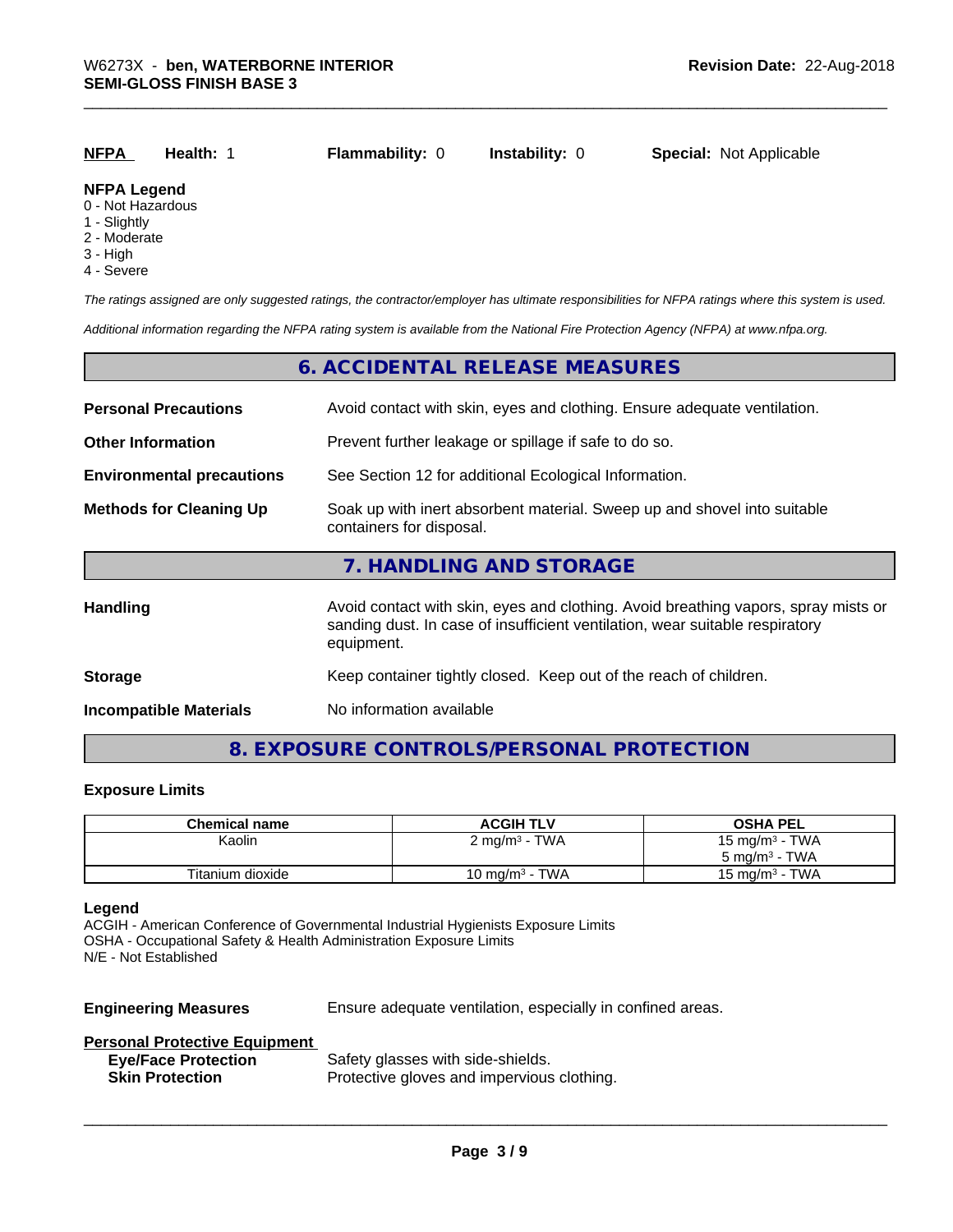| <b>Respiratory Protection</b> | In case of insufficient ventilation wear suitable respiratory equipment.                                                            |  |
|-------------------------------|-------------------------------------------------------------------------------------------------------------------------------------|--|
| <b>Hygiene Measures</b>       | Avoid contact with skin, eyes and clothing. Remove and wash contaminated<br>clothing before re-use. Wash thoroughly after handling. |  |
|                               |                                                                                                                                     |  |

### **9. PHYSICAL AND CHEMICAL PROPERTIES**

**Appearance** liquid **odor** liquid **odor** little c **Odor Odor** little or no odor<br> **Odor Threshold Containery of the Containery of the Containery of the Containery of the Containery of the Containery of the Containery of the Containery of the Containery of the Container Density (lbs/gal)** 9.4 - 9.8 **Specific Gravity** 1.13 - 1.17 **pH** No information available **Viscosity (cps)** No information available **Solubility(ies)**<br> **Solubility**<br> **Water solubility**<br> **Water solubility Evaporation Rate No information available No information available Vapor pressure @20 °C (kPa)** No information available **Vapor density No information available No** information available **Wt. % Solids** 40 - 50 **Vol. % Solids** 35 - 45 **Wt. % Volatiles Vol. % Volatiles** 55 - 65 **VOC Regulatory Limit (g/L)** 0 **Boiling Point (°F)** 212 **Boiling Point (°C)** 100 **Freezing Point (°F)** 32 **Freezing Point (°C)**<br> **Flash Point (°F)**<br> **Flash Point (°F)**<br> **Point (°F) Flash Point (°F)**<br> **Flash Point (°C)**<br> **Flash Point (°C)**<br> **C Flash Point (°C) Method**<br> **Flammability (solid, gas)**<br> **Example 2018** Not applicable **Flammability (solid, gas)**<br> **Consumption Upper flammability limit:**<br>
Not applicable **Upper flammability limit: Lower flammability limit:**<br> **Autoignition Temperature (°F)** Not applicable havailable available **Autoignition Temperature (°F) Autoignition Temperature (°C)** No information available **Decomposition Temperature (°F)** No information available **Decomposition Temperature (°C)** No information available **Partition coefficient Contract Community No information available** 

**No information available No information available** 

# **10. STABILITY AND REACTIVITY**

| <b>Reactivity</b>                       | Not Applicable                           |
|-----------------------------------------|------------------------------------------|
| <b>Chemical Stability</b>               | Stable under normal conditions.          |
| <b>Conditions to avoid</b>              | Prevent from freezing.                   |
| <b>Incompatible Materials</b>           | No materials to be especially mentioned. |
| <b>Hazardous Decomposition Products</b> | None under normal use.                   |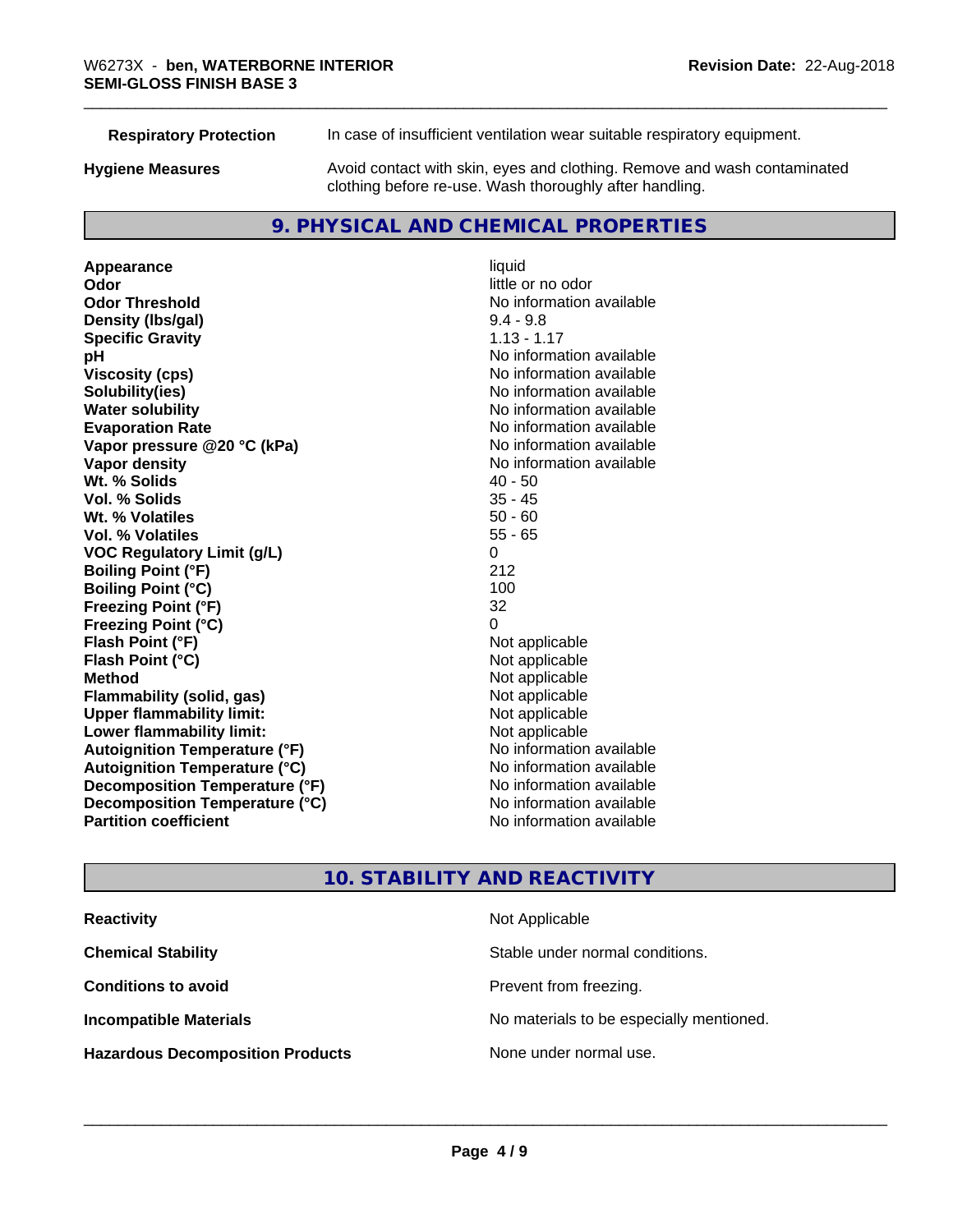| Possibility of hazardous reactions                                                                                                                                                                                                                                                                                  | None under normal conditions of use.                                                                                                                                                                                                                                                                                                                                            |  |
|---------------------------------------------------------------------------------------------------------------------------------------------------------------------------------------------------------------------------------------------------------------------------------------------------------------------|---------------------------------------------------------------------------------------------------------------------------------------------------------------------------------------------------------------------------------------------------------------------------------------------------------------------------------------------------------------------------------|--|
|                                                                                                                                                                                                                                                                                                                     | 11. TOXICOLOGICAL INFORMATION                                                                                                                                                                                                                                                                                                                                                   |  |
| <b>Product Information</b>                                                                                                                                                                                                                                                                                          |                                                                                                                                                                                                                                                                                                                                                                                 |  |
| Information on likely routes of exposure                                                                                                                                                                                                                                                                            |                                                                                                                                                                                                                                                                                                                                                                                 |  |
| <b>Principal Routes of Exposure</b>                                                                                                                                                                                                                                                                                 | Eye contact, skin contact and inhalation.                                                                                                                                                                                                                                                                                                                                       |  |
| <b>Acute Toxicity</b>                                                                                                                                                                                                                                                                                               |                                                                                                                                                                                                                                                                                                                                                                                 |  |
| <b>Product Information</b>                                                                                                                                                                                                                                                                                          | No information available                                                                                                                                                                                                                                                                                                                                                        |  |
|                                                                                                                                                                                                                                                                                                                     | Symptoms related to the physical, chemical and toxicological characteristics                                                                                                                                                                                                                                                                                                    |  |
| <b>Symptoms</b>                                                                                                                                                                                                                                                                                                     | No information available                                                                                                                                                                                                                                                                                                                                                        |  |
|                                                                                                                                                                                                                                                                                                                     | Delayed and immediate effects as well as chronic effects from short and long-term exposure                                                                                                                                                                                                                                                                                      |  |
| Eye contact<br><b>Skin contact</b><br><b>Inhalation</b>                                                                                                                                                                                                                                                             | May cause slight irritation.<br>Substance may cause slight skin irritation. Prolonged or repeated contact may dry<br>skin and cause irritation.<br>May cause irritation of respiratory tract.                                                                                                                                                                                   |  |
| Ingestion<br><b>Sensitization</b><br><b>Neurological Effects</b><br><b>Mutagenic Effects</b><br><b>Reproductive Effects</b><br><b>Developmental Effects</b><br><b>Target organ effects</b><br><b>STOT - single exposure</b><br><b>STOT - repeated exposure</b><br>Other adverse effects<br><b>Aspiration Hazard</b> | Ingestion may cause gastrointestinal irritation, nausea, vomiting and diarrhea.<br>No information available<br>No information available.<br>No information available.<br>No information available.<br>No information available.<br>No information available.<br>No information available.<br>No information available.<br>No information available.<br>No information available |  |
| <b>Numerical measures of toxicity</b>                                                                                                                                                                                                                                                                               |                                                                                                                                                                                                                                                                                                                                                                                 |  |
| <b>ATEmix (oral)</b>                                                                                                                                                                                                                                                                                                | 218537                                                                                                                                                                                                                                                                                                                                                                          |  |
| <b>Component Information</b>                                                                                                                                                                                                                                                                                        |                                                                                                                                                                                                                                                                                                                                                                                 |  |
| Kaolin<br>LD50 Oral: $>$ 5000 mg/kg (Rat)<br>Titanium dioxide<br>LD50 Oral: > 10000 mg/kg (Rat)                                                                                                                                                                                                                     |                                                                                                                                                                                                                                                                                                                                                                                 |  |
| Carcinogenicity                                                                                                                                                                                                                                                                                                     | The information below indicates whether each agency has listed any ingredient as a carcinogen:.                                                                                                                                                                                                                                                                                 |  |
| Chamiasl nama                                                                                                                                                                                                                                                                                                       | IADC<br>$\sim$ CUA<br><b>NITD</b>                                                                                                                                                                                                                                                                                                                                               |  |

| <b>Chemical name</b>      | <b>IARC</b>                    | <b>NTP</b> | <b>OSHA</b> |  |
|---------------------------|--------------------------------|------------|-------------|--|
|                           | . .<br>2B<br>Human<br>Possible |            | Listed      |  |
| ' Titanium 、<br>n dioxide | Carcinogen                     |            |             |  |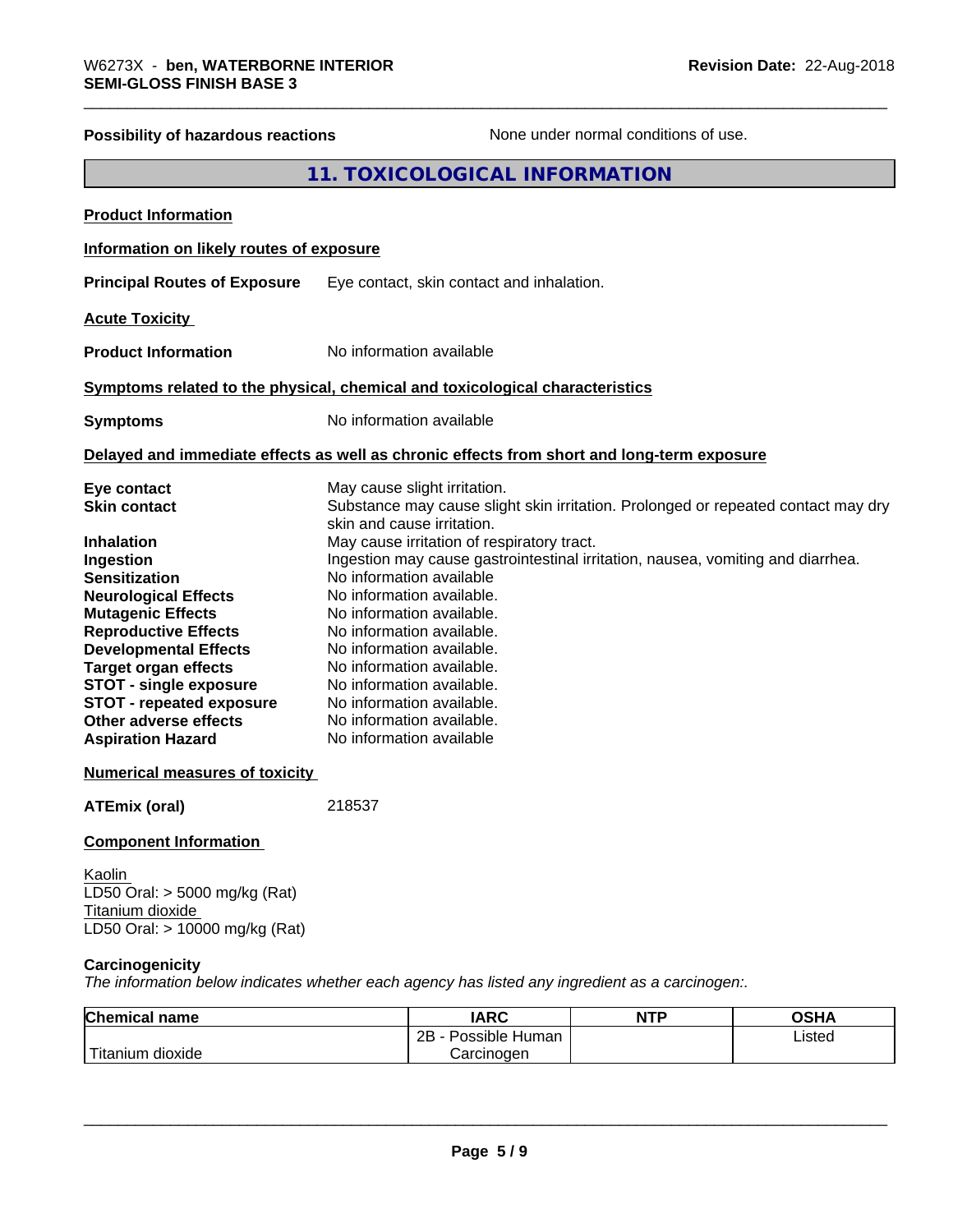• Although IARC has classified titanium dioxide as possibly carcinogenic to humans (2B), their summary concludes: "No significant exposure to titanium dioxide is thought to occur during the use of products in which titanium dioxide is bound to other materials, such as paint."

#### **Legend**

IARC - International Agency for Research on Cancer NTP - National Toxicity Program OSHA - Occupational Safety & Health Administration

**12. ECOLOGICAL INFORMATION**

#### **Ecotoxicity Effects**

The environmental impact of this product has not been fully investigated.

#### **Product Information**

#### **Acute Toxicity to Fish**

No information available

#### **Acute Toxicity to Aquatic Invertebrates**

No information available

#### **Acute Toxicity to Aquatic Plants**

No information available

#### **Persistence / Degradability**

No information available.

#### **Bioaccumulation**

No information available.

#### **Mobility in Environmental Media**

No information available.

#### **Ozone**

No information available

#### **Component Information**

#### **Acute Toxicity to Fish**

Titanium dioxide  $LC50:$  > 1000 mg/L (Fathead Minnow - 96 hr.)

#### **Acute Toxicity to Aquatic Invertebrates**

No information available

#### **Acute Toxicity to Aquatic Plants**

No information available

**13. DISPOSAL CONSIDERATIONS**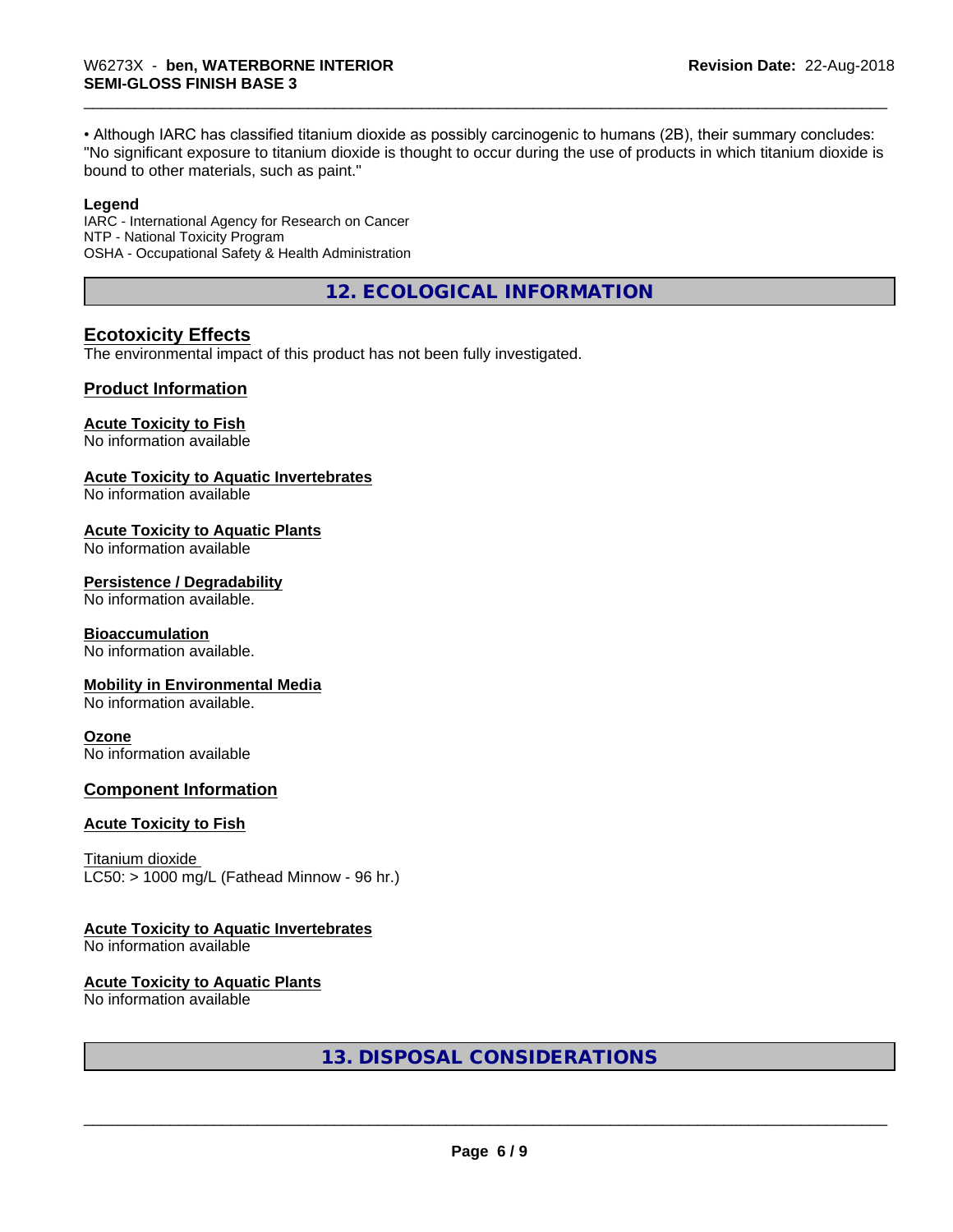| <b>Waste Disposal Method</b><br>Dispose of in accordance with federal, state, and local regulations. Local<br>requirements may vary, consult your sanitation department or state-designated<br>environmental protection agency for more disposal options. |                                   |
|-----------------------------------------------------------------------------------------------------------------------------------------------------------------------------------------------------------------------------------------------------------|-----------------------------------|
|                                                                                                                                                                                                                                                           | 14. TRANSPORT INFORMATION         |
| <b>DOT</b>                                                                                                                                                                                                                                                | Not regulated                     |
| <b>ICAO / IATA</b>                                                                                                                                                                                                                                        | Not regulated                     |
| <b>IMDG / IMO</b>                                                                                                                                                                                                                                         | Not regulated                     |
|                                                                                                                                                                                                                                                           | <b>15. REGULATORY INFORMATION</b> |
|                                                                                                                                                                                                                                                           |                                   |

# **International Inventories**

| <b>TSCA: United States</b> | Yes - All components are listed or exempt. |
|----------------------------|--------------------------------------------|
| <b>DSL: Canada</b>         | Yes - All components are listed or exempt. |

# **Federal Regulations**

#### **SARA 311/312 hazardous categorization**

| Acute health hazard               | No. |
|-----------------------------------|-----|
| Chronic Health Hazard             | Nο  |
| Fire hazard                       | No. |
| Sudden release of pressure hazard | Nο  |
| Reactive Hazard                   | N٥  |

#### **SARA 313**

Section 313 of Title III of the Superfund Amendments and Reauthorization Act of 1986 (SARA). This product contains a chemical or chemicals which are subject to the reporting requirements of the Act and Title 40 of the Code of Federal Regulations, Part 372:

*None*

**Clean Air Act,Section 112 Hazardous Air Pollutants (HAPs) (see 40 CFR 61)**

This product contains the following HAPs:

*None*

# **US State Regulations**

**California Proposition 65**

**AVIMARNING:** Cancer and Reproductive Harm– www.P65warnings.ca.gov

#### **State Right-to-Know**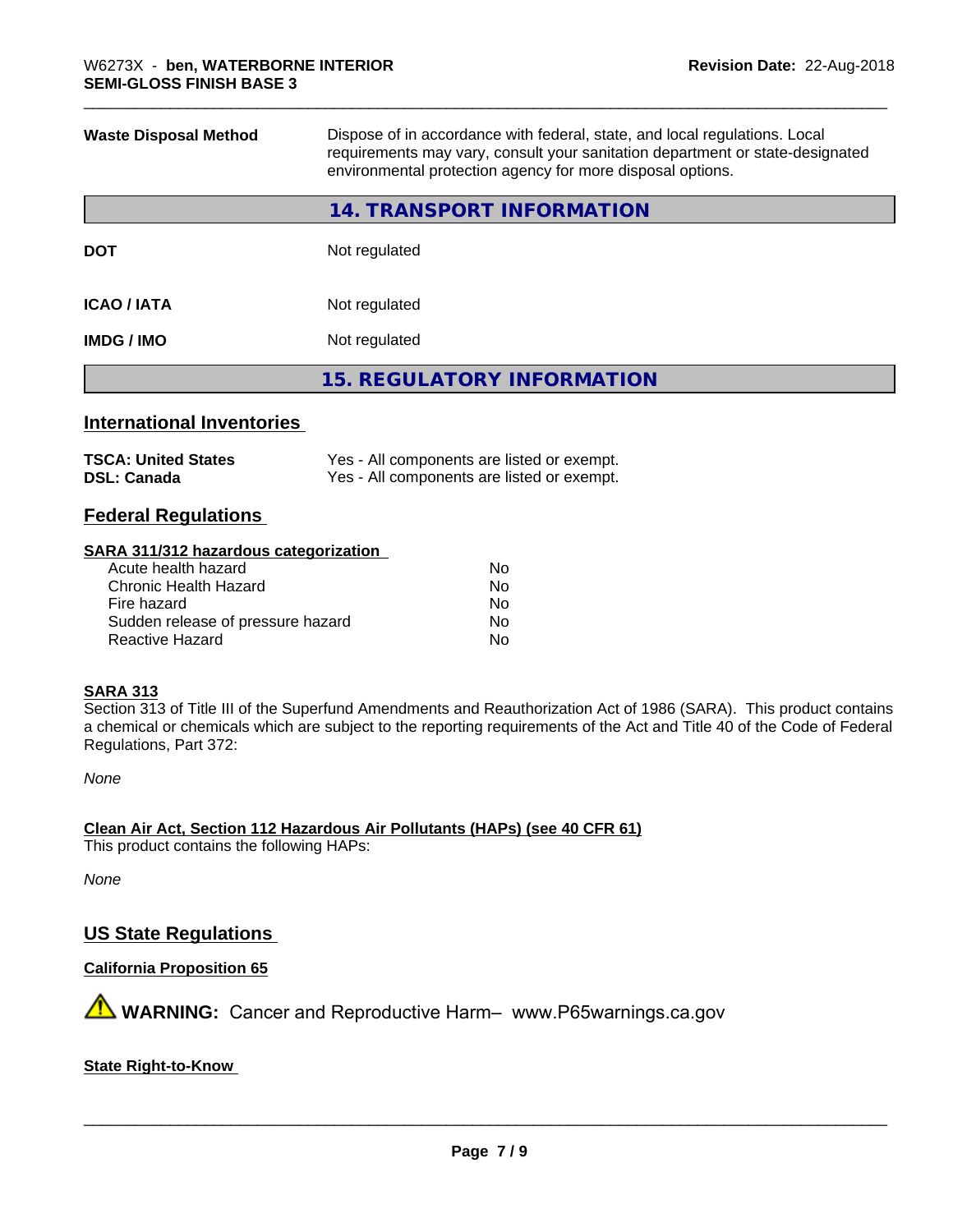| Chemical<br>name                 | . .<br><b>Massachusetts</b> | <b>New</b><br>. Jersev | 'ennsvlvania |
|----------------------------------|-----------------------------|------------------------|--------------|
| Kaolir                           |                             |                        |              |
| --<br>--<br>dioxide<br>l itanium |                             |                        |              |

#### **Legend**

X - Listed

# **16. OTHER INFORMATION**

| <b>HMIS</b> |  |
|-------------|--|
|-------------|--|

**Health: 1 Flammability: 0 Reactivity: 0 PPE: -**

#### **HMIS Legend**

- 0 Minimal Hazard
- 1 Slight Hazard
- 2 Moderate Hazard
- 3 Serious Hazard
- 4 Severe Hazard
- \* Chronic Hazard

X - Consult your supervisor or S.O.P. for "Special" handling instructions.

*Note: The PPE rating has intentionally been left blank. Choose appropriate PPE that will protect employees from the hazards the material will present under the actual normal conditions of use.*

*Caution: HMISÒ ratings are based on a 0-4 rating scale, with 0 representing minimal hazards or risks, and 4 representing significant hazards or risks. Although HMISÒ ratings are not required on MSDSs under 29 CFR 1910.1200, the preparer, has chosen to provide them. HMISÒ ratings are to be used only in conjunction with a fully implemented HMISÒ program by workers who have received appropriate HMISÒ training. HMISÒ is a registered trade and service mark of the NPCA. HMISÒ materials may be purchased exclusively from J. J. Keller (800) 327-6868.*

 **WARNING!** If you scrape, sand, or remove old paint, you may release lead dust. LEAD IS TOXIC. EXPOSURE TO LEAD DUST CAN CAUSE SERIOUS ILLNESS, SUCH AS BRAIN DAMAGE, ESPECIALLY IN CHILDREN. PREGNANT WOMEN SHOULD ALSO AVOID EXPOSURE.Wear a NIOSH approved respirator to control lead exposure. Clean up carefully with a HEPA vacuum and a wet mop. Before you start, find out how to protect yourself and your family by contacting the National Lead Information Hotline at 1-800-424-LEAD or log on to www.epa.gov/lead.

| <b>Prepared By</b>      | <b>Product Stewardship Department</b><br>Benjamin Moore & Co.<br>101 Paragon Drive<br>Montvale, NJ 07645<br>800-225-5554 |
|-------------------------|--------------------------------------------------------------------------------------------------------------------------|
| <b>Revision Date:</b>   | 22-Aug-2018                                                                                                              |
| <b>Revision Summary</b> | Not available                                                                                                            |

Disclaimer

The information contained herein is presented in good faith and believed to be accurate as of the effective date shown above. This information is furnished without warranty of any kind. Employers should use this information only as a **supplement to other information gathered by them and must make independent determination of suitability and** completeness of information from all sources to assure proper use of these materials and the safety and health of employees. Any use of this data and information must be determined by the user to be in accordance with applicable **federal, provincial, and local laws and regulations.**